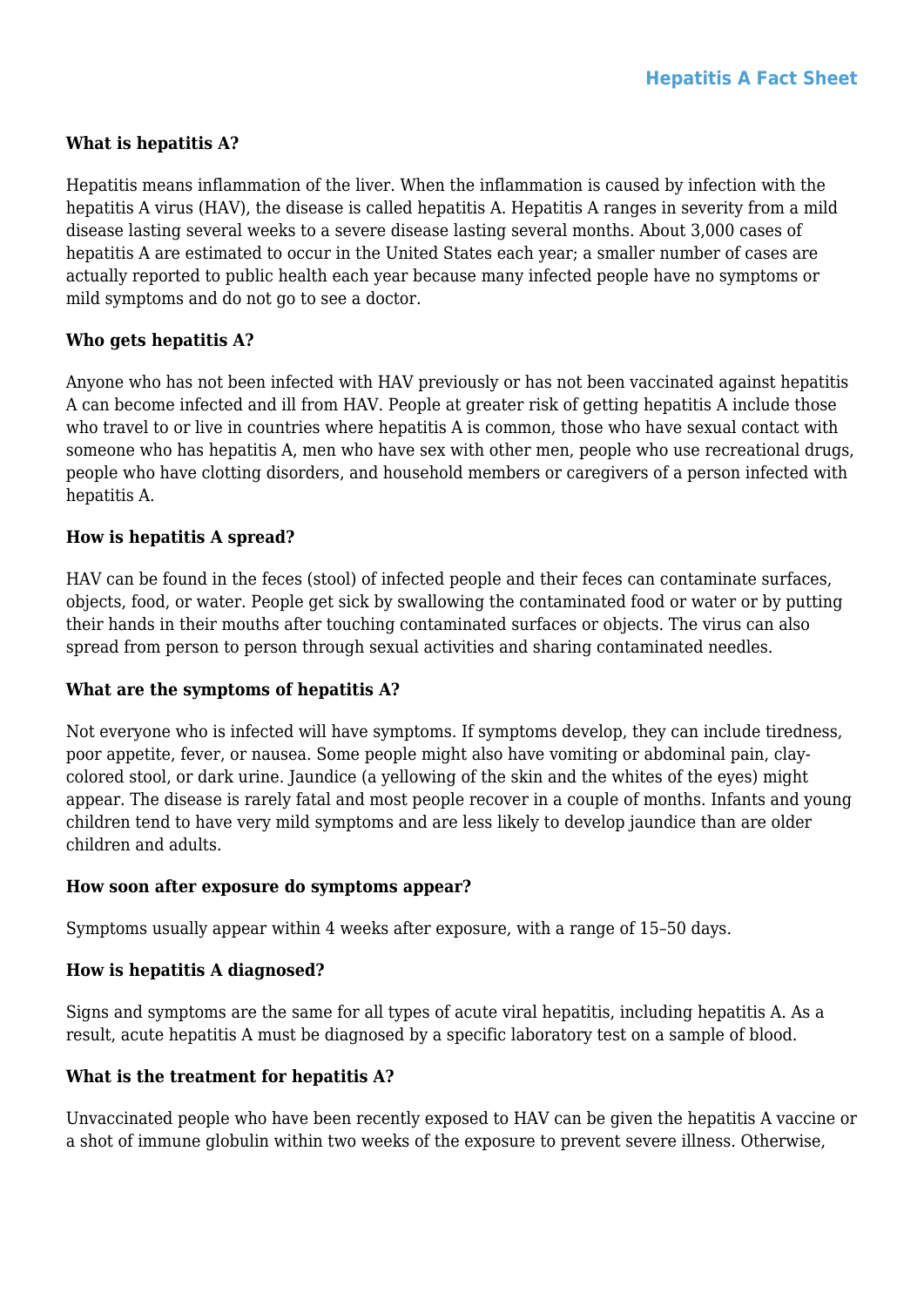there are no special medicines that can be used to treat a person once the symptoms appear. Generally, doctors recommend rest, good nutrition, fluids, and treatment of symptoms to help a person recover from hepatitis A. A small number of people might need to be hospitalized. It might take a few months before people with hepatitis A begin to feel better.

# **How can hepatitis A be prevented?**

The best way to prevent hepatitis A is by getting vaccinated. The hepatitis A vaccine is recommended for the following groups: all children at age 1 year, travelers to countries where hepatitis A is common, family and caregivers of adoptees from countries where hepatitis A is common, men who have sex with men, users of recreational drugs (whether injected or not), people working with non-human primates, people with chronic or long-term liver disease (including hepatitis B or hepatitis C), people with clotting-factor disorders, and people with direct contact with others who have hepatitis A.

Hand hygiene is important to prevent the spread of HAV. Always wash hands carefully after using the toilet, changing diapers, engaging in sexual activity that involves anal contact, and before eating or preparing food. Avoid eating raw shellfish taken from potentially contaminated waters. People with hepatitis A should not handle foods during the contagious period.

To clean contaminated surfaces, use approximately ¼ cup of 5.25% bleach in one gallon of water or use cleaning solutions containing quaternary ammonium and/or hydrogen chloride (found in many toilet cleaners).

# **What should I do if I have been exposed to hepatitis A?**

Close contacts of an infected person and other people who have been exposed to HAV (e.g., by a food handler or contaminated food) should call their doctor or local health department to see if they should get a shot of vaccine or immune globulin to reduce their chance of becoming ill.

# **How long can an infected person carry the hepatitis A virus?**

The contagious period begins about two weeks before symptoms appear. Most people are probably no longer contagious after the first week of jaundice. People, especially children younger than 6 years of age, can spread the virus without having any symptoms.

# **Should an infected person be excluded from work or school?**

Yes. People with symptoms should be excluded, especially children who attend day care and people who work in locations where there is an increased risk of spreading the virus, including restaurant, day care, and healthcare workers.

# **How can I get more information about hepatitis A?**

- If you have concerns about hepatitis A, contact your healthcare provider.
- Call your local health department. A directory of local health departments is located at <https://www.vdh.virginia.gov/local-health-districts/>.